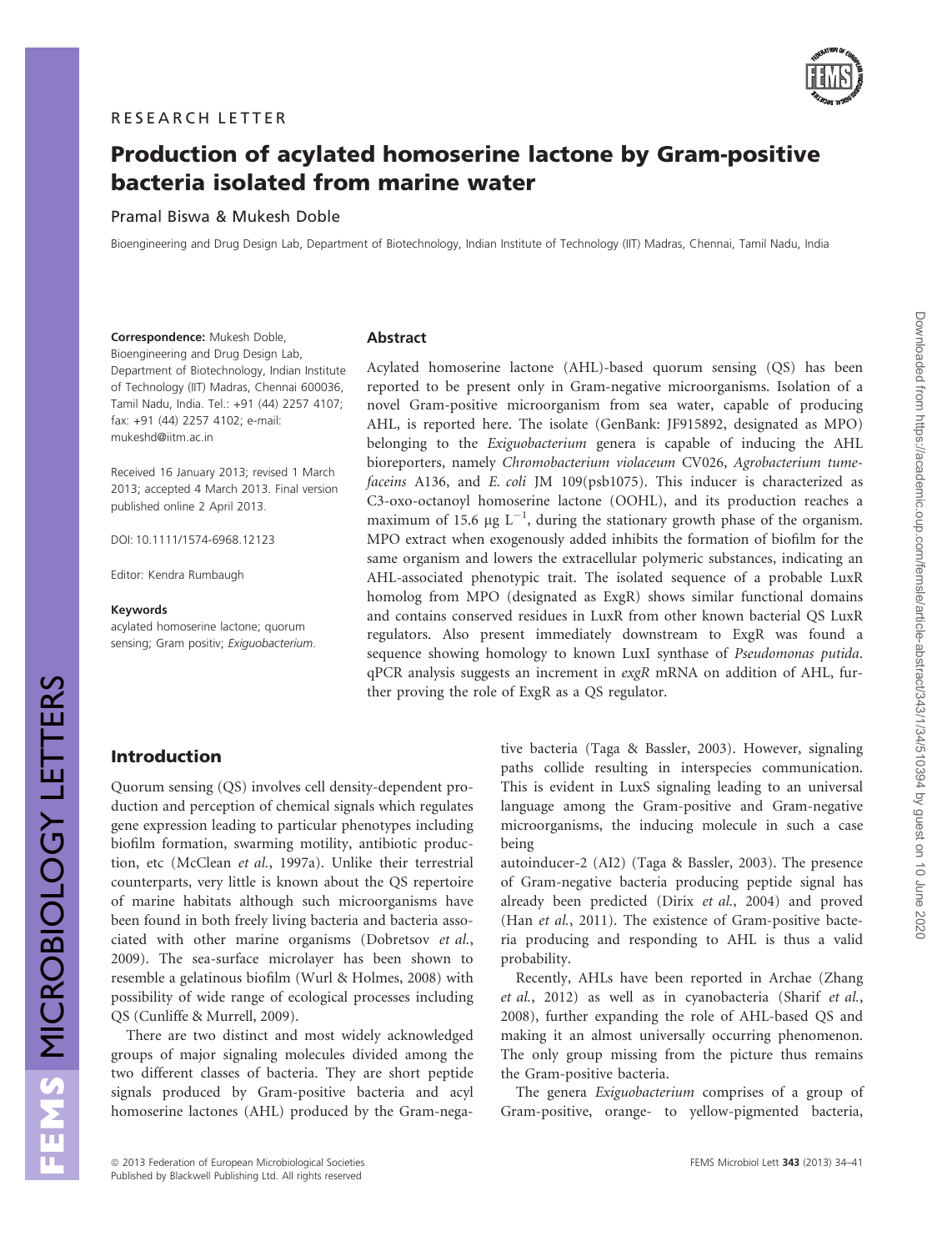placed in the class Incertae sedis, which consists of organisms having ambiguous taxonomic identification (Ludwig et al., 2009). Species belonging to this genus have been isolated from surface sea water as well as from marine sediments (Gontang et al., 2007; Wang et al., 2008).

In this paper, a novel strain of Exiguobacterium, whose extract is found to induce multiple AHL reporter strains, is reported. The molecule responsible for the induction of these reporters is characterized as an AHL. Identification of a suspect LuxR homolog and genetic studies on the same have been performed.

# Materials and methods

### **Materials**

All the chemicals used for the experiments were procured from Sigma-Aldrich (Bangalore, India), HiMedia Laboratories Pvt. Ltd (Mumbai, India), and SRL (Mumbai, India). Solvents used for extraction (AR grade) and HPLC analysis were supplied either by Rankem (New Delhi, India) or by Merck (Mumbai, India). Powdered culture media were procured from Difco (Haryana, India) and Himedia.

#### Strain and culture conditions

A bacterial strain was isolated from surface sea water of Mamallapuram (Chennai, South India) after serial dilution and growth in Zobell marine agar. After isolation, the culture was maintained and used at 30 °C in Luria-Bertani (LB) agar and broth for all future experiments.

The reporter strains used in the study were Chromobacterium violaceum CV026 (procured from National Collection of Type Cultures, UK), E.coli JM109 (psb 1075), and Agrobacterium tumefaceins A136. Bioassay with these reporters included their growth in solid or liquid medium and then checking for a particular phenotypical interpretation (McClean et al., 1997a; McLean et al., 1997b; Middleton et al., 2002) with the isolated MPO culture or its extracts, as described in Table 1.

# Identification of the isolated bacterium

A partial biochemical analysis of the isolated organism was performed (HiAssorted™Biochemical test kit KB002, Himedia Mumbai) along with test for catalase and oxidase activity (in vitro diagnostic, Becton Dickinson and Company, USA). To rule out the possibility of contamination, the isolated strain was serially diluted and grown in MacConkey and Mannitol agar for selective growth of Gram-positive and Gram-negative cultures, respectively. The salt tolerance level of the culture was determined by growing it in LB media with different concentrations of NaCl and checking for viability with resazurin assay (Sarker et al., 2007).

Genomic DNA was isolated from overnight cultures using HiPurA<sup>™</sup> bacterial genomic DNA isolation kit (Himedia). 16S rDNA PCR analysis was then performed using universal primers(Forward 5′-GAGTTTGATCC TGGCTCA-3′ and reverse 5′-ACGGCTAACTTGTTACGA CT-3′), and the purified PCR product was sequenced in two different private organizations (Chromous Biotech Lab, Bangalore and Sci-Genomics, Cochin, India). Sequence identification was performed using the SeqMatch function of the Ribosomal database project [RDP (http://rdp.cme.msu.edu/)].

### Structural identification of the inducer

After 48 h of growth of the MPO, the culture supernatant was extracted twice with equal volume of dichloromethane (Steidle et al., 2002) and reconstituted to 1/200th times its volume in MiliQ water, after the solvent was totally evaporated with the help of Rotavapor® (BUCHI, Switzerland: Generally, 200 mL of the culture supernatant was prepared and reconstituted in 1 mL of acetonitrile/ sterile MiliQ water).

Three different chromatographic techniques were used to identify the structure of the inducer produced by the MPO culture.

Gas chromatography–mass spectral (GCMS) analysis of the crude extract was performed (Sophisticated Analytical

| Reporter culture                   | Phenotype on induction                                                                 | Method                                                                                                                                                                                                                        | References               |
|------------------------------------|----------------------------------------------------------------------------------------|-------------------------------------------------------------------------------------------------------------------------------------------------------------------------------------------------------------------------------|--------------------------|
| E. coli JM109(psb1075)             | Luminescence                                                                           | Overnight growth of reporter with extract followed<br>by luminescence measurement                                                                                                                                             | (Middleton et al., 2002) |
| A. tumefaceins A136                | Blue colouration due to<br>X-Gal degradation                                           | Co-culture of reporter strain and isolated bacteria in<br>LB media supplemented with X-gal                                                                                                                                    | (McLean et al., 1997b)   |
| Chromobacterium<br>violaceum CV026 | Induction Violet pigment<br>formation<br>Inhibition Halo formed on<br>Violacein plates | Induction: Test extract added to wells plunged in LB<br>agar with embedded reporter culture<br>Inhibition: Test extract added to wells plunged in LB<br>agar(+ octanoyl homoserine lactone) with embedded<br>reporter culture | (McClean et al., 1997a)  |

Table 1. A summary of the different AHL reporters and bioassay methods used in the study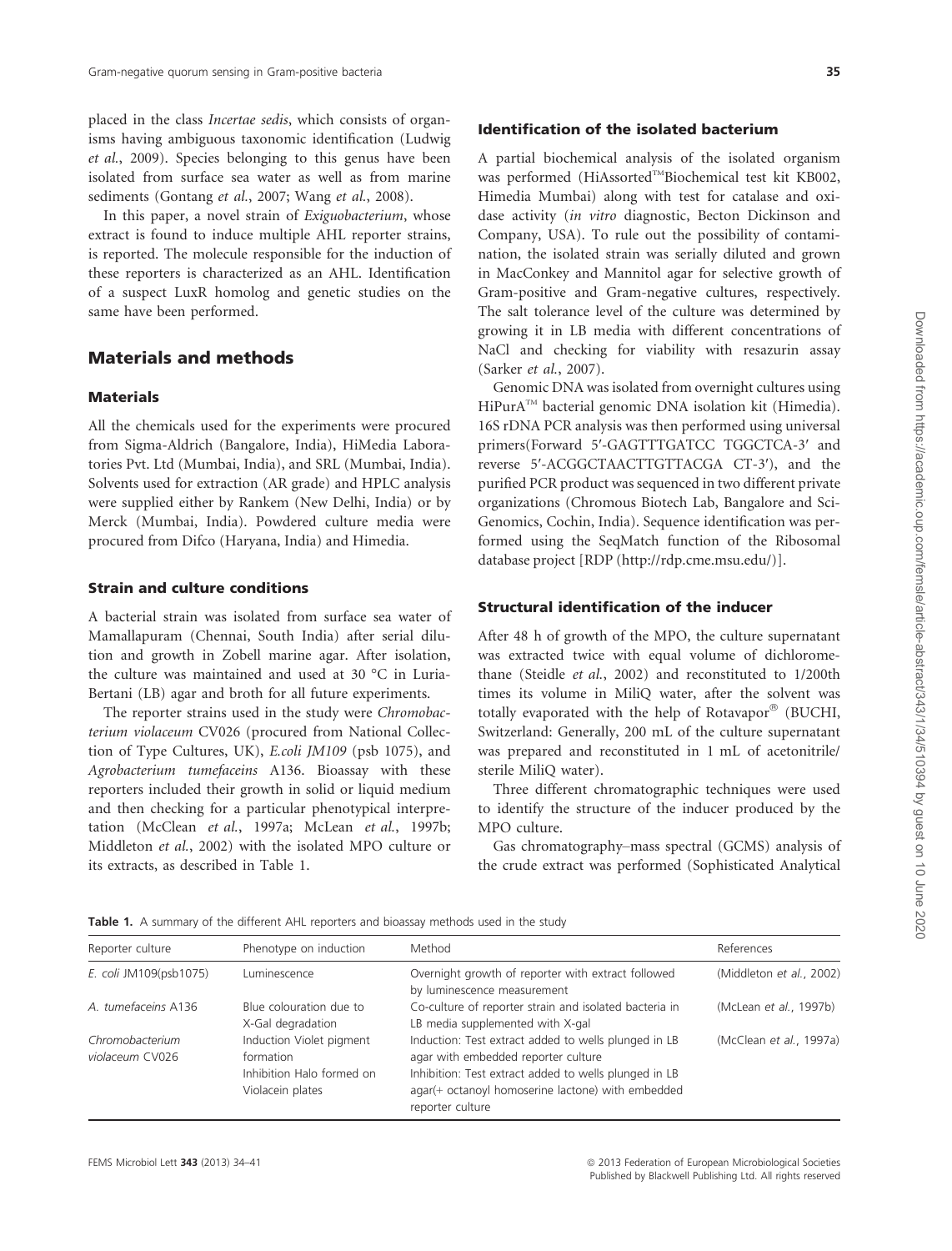Instrumentation Facility, IIT Madras), according to the parameters provided in literature (Huang et al., 2008) with a JEOL GCMATE II GC-MS system equipped with a fused silica capillary column HP-5 (30 m  $\times$  0.25 mm I.D0.25-um film thickness).

Liquid chromatography–mass spectral (LCMS) analysis of the crude extract was performed (Central Instrumentation Facility, IIT Guwahati) with a Waters Q-TOF Premier & Waters' Q-ToF Premier Mass Spectrometer equipped with an ACQUITY UPLC C18 RF 1.7  $\mu$ m, 2.1  $\times$  50 column.

For the analysis, the extracts were reconstituted in HPLC grade methanol and filtered through a 0.2-µ Nylon membrane (Sartorius, USA).

HPLC analysis was performed on a Shimadzu system equipped with C18 reverse phase (Phenomenex, Luna 5u 100A, 150  $\times$  4.6 mm) column using a binary gradient program. The column was initially eluted with 10% acetonitrile (ACN) at 1 mL  $min^{-1}$  for 10 min followed by a linear gradient to reach 100% ACN in 65 min and an additional 15 min at 100% ACN. This procedure is a slight modification to the reported method (Teplitski et al., 2003).The quantity of the reporter in the extract was determined from a standard graph prepared with pure C-3-oxo-C8 HSL (Sigma-Aldrich).

### Growth kinetics and inducer activity

The MPO culture was grown and extracts were collected at different time points. 50  $\mu$ L of these was then added to 1 mL of fresh reporter culture E. coli JM109 (psb1075), and the luminescence was measured after overnight incubation (LSIRIUS V3.1, tube format luminometer). The relative light unit values obtained were converted to concentration of AHL in the culture supernatant with the help of the standard AHL calibration curve.

#### Biofilm analysis

The formation and development of biofilm has been found in many cases to be under the control of QS (Parsek & Greenberg, 2005). The biofilm forming ability of MPO at varying AHL concentrations was investigated.

Different concentrations of the standard C-3-oxo-C8 HSL (Sigma) was added into each well of a 24-well microtitre plate, and the biofilm formation capability of MPO was analyzed after incubating at 30 °C under static condition for 48 hrs with the help of Crystal violet assay (Christensen et al., 1985). The cells adhering to the microtitre plates were stained (after rinsing) with 0.1% crystal violet for 10 min, rinsed twice, and then incubated for another 10 min with 30% acetic acid, and the absorbance was measured at 540 nm (JASCO V-550, UV-Vis Spectro-

photometer). Similarly, the effect of MPO extract on the biofilm was studied. For this study, 2 day-old culture (400 mL) was extracted with dichloromethane and reconstituted in 2 mL ultrapure water and used in different concentration.

Scanning electron microscopy (SEM) analysis of biofilms was performed by incubating sterilized PET (polyethylene terephthalate) polymers of  $1\times1$  mm<sup>2</sup> dimensions with bacterial culture, with and without standard AHL  $(1 \text{ mL of } 80 \text{ uM}$  AHL in 100 mL of LB media) and incubated at 30 °C for 72 h under static condition. The attached cells were fixed onto the polymers with 3% glutaraldehyde treatment and dehydrated by serial alcohol wash (Sivakumar et al., 2012). Images were then captured with Quanta 200 FEG scanning electron microscope (USA). In addition, the polymers were also stained with a  $LIVE/DEAD$  bacterial viability kit (BacLight<sup>™</sup>, Invitrogen, Germany) containing SYTO-9 and propidium iodide dyes from Molecular Probes (Invitrogen) and visualized using a fluorescence microscope (Leica DM5000, Germany).

Exopolysaccharide from 72-h static cultures of MPO, MPO + AHL(80  $\mu$ M), and MPO + MPO extract was extracted separately by adding three volumes of chilled ethanol and kept overnight at 4 °C (Bramhachari & Dubey, 2006) [The MPO extract, to be added, was pre-extracted for extracellular polymeric substances (EPS) by the same protocol to avoid miscalculation in the observed values]. The ethanol-extract solution was then centrifuged at 13 000 g for 20 min, and the amount of sugar in the recovered EPS was estimated by phenol sulfuric acid method (Dubois et al., 1956) using glucose as the standard. The resulting values were then compared.

Antimicrobial activity of the MPO extracts (prepared as mentioned above) and the standard AHL on MPO, as well as Escherichia coli (NCIM 2931) and Proteus vulgaris (NCIM 2813), was determined by well diffusion method (Rojas et al., 2006) and resazurin-based microtitre plate assay (Sarker et al., 2007).

# Sequence analysis for probable LuxR and LuxI homolog (ExgR and ExgI)

Primers were designed from the predicted LuxR and its immediately downstream located N-acetyltransferase GCN5 sequence individually (sequence obtained from the closely related Exiguobacterium spcs AT1b (RefSeq ID: NCBI-YP\_002886724.1 and YP\_002886725.1) and are listed in Table S1.

Sequence analysis of the corresponding PCR product obtained was performed by a suite of online bioinformatics functions, namely ORF Finder (Open Reading Frame Finder) (http://www.ncbi.nlm.nih.gov/gorf/gorf.html) for ORF prediction, PROSITE (http://prosite.expasy.org) for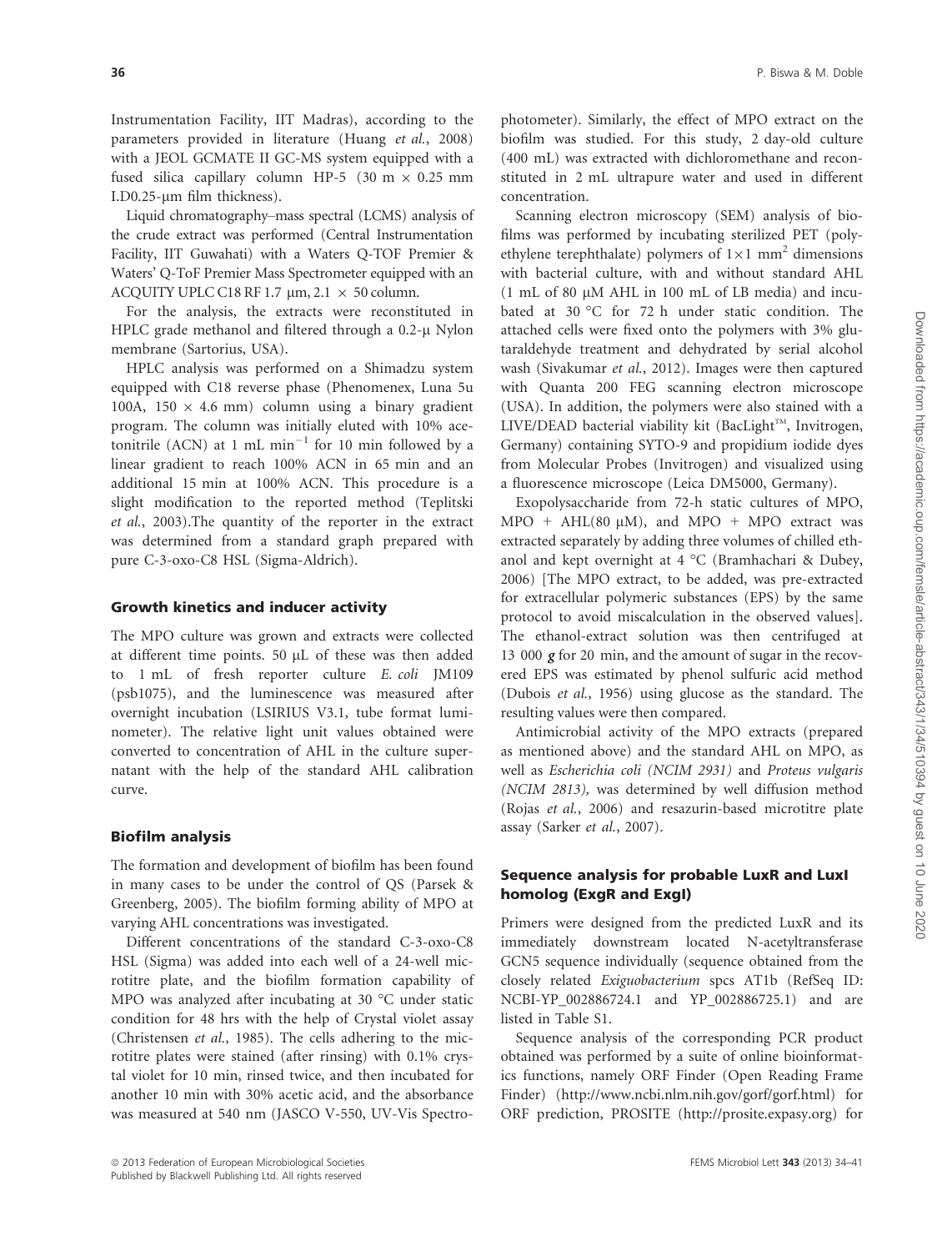the identification of functional domain of the predicted protein, DELTA-BLAST (Domain Enhanced Lookup Time Accelerated BLAST, http://blast.ncbi.nlm.nih.gov/Blast.cgi?PAGE= Proteins) for finding the nearest homologs of the protein, and ClustalW(http://npsa-pbil.ibcp.fr/cgi-bin/npsa\_automat.pl?page=/NPSA/npsa\_clustalw.html) for Multiple Sequence Alignment (MSA). [Detailed parameters for MSA and BLAST have been mentioned in Supplementary information.]

Primer designing and sequencing for the above genes were performed at Xcelris Lab Ltd, Ahmadabad, India.

### qPCR analysis for exgR and exg I mRNA on AHL addition

RNA was extracted from control and OOHL (80 uM, added at 24th h) supplemented MPO cultures at the end of 28th and 32nd hour. RNA Protect® Bacterial Reagent was used for RNA stabilization prior to extraction.

Total RNA was isolated following manufacturer guidelines (Qiagen RNAeasy mini-Kit), after pretreating the cell pellet with lysozyme (Sigma) and proteinase K (Qiagen). On-column DNA removal was also performed as a part of the RNA purification process.

 $cDNA$  was synthesized from freshly extracted 1  $\mu$ g of RNA sample using QuantiTect® Reverse Transcription kit. qPCR was performed using Mastercycler® ep realplex (Eppendorf AG, Germany) and QuantiTect SYBR Green PCR Kit (Qiagen Inc., USA). The housekeeping gene Gyrase (Rodrigues & Tiedje, 2007) was used as an internal reference for data normalization. Relative quantification of the generated data was performed directly using the Mastercycler® ep realplex analysis software. The primers used for qPCR are mentioned in Table S2.

### Statistical analysis

Two sample t-tests were performed using MiniTab ver 14.0 (USA).

# Results

### Isolation and identification

The microorganism isolated from the surface sea water (initially selected based on its ability to induce response in AHL reporters cultures) based on 16S rRNA gene analysis was found to share 99% similarity with Exiguobacterium sp AT1b (GenBank CP001615.1). The isolate was identified as a novel Exiguobacterium strain and designated as Exiguobacterium MPO (MPO, GenBank accession Number: JF915892). The bacterial colonies were Gram-positive (Supporting information Fig. S1), orange-colored, rodshaped, and about 0.83 µm in size.

The description of MPO based on partial biochemical analysis was as follows: positive for phenylalanine deamination, catalase and oxidase and glucose and adonitol utilization, whereas negative for utilization of citrate, lysine, ornithine, lactose, arabinose and sorbitol, urease production, nitrate reduction, and H<sub>2</sub>S production.

The microorganism was found to survive salt concentrations of up to 10% and hence could be classified as a moderately halophilic isolate (Ollivier et al., 1994), which was an indication of its marine existence. Growth was observed only in Mannitol agar, and MPO failed to grow in MacConkey agar, thus suggesting its Gram-positive nature.

#### Induction of AHL reporter strains

Blue coloration was observed when A. tumefaceins A136 was co-cultured with MPO in LB medium supplemented with X-gal (Himedia), thus indicating the isolate produced AHL (Fig. S2). Another bioassay involving CV026 failed to generate violacein with MPO extract. However, when the extract was used in an inhibition assay (McClean et al., 1997a), clear halos were observed on violacein plates (Fig. S3). Significant increase in the luminescence of E. coli JM109 was also observed, with respect to control, when MPO extract was added to it.

### Structure of the inducer molecule

GC-MS chromatogram contains a molecular ion peak at  $m/z$  241 and a peak at  $m/z$  of 102, which are characteristics of the lactone fragment (Fig. 1). LC-MS data also contain a molecular ion  $(M+H)^+$  peak at  $m/z$  242 and lactone fragment peak at the m/z of 102 (Morin et al., 2003) (Fig. S4 and Data S1). Based on these two chromatograms, the QS molecule is identified as c-3-oxo-c8 HSL (OOHL). The extracts from the MPO strain, although Gram Positive, was found to produce AHL-based QS molecule.

The presence of OOHL was further confirmed by spiking the MPO extract with standard OOHL in HPLC to obtain a combined peak at a retention time of 21.6 min. Also, calibration curve was prepared with the help of the standard OOHL, and with the help of this graph, its amount in the extract at various time points was estimated.

### Growth and AHL production

Figure. S2 shows the buildup of OOHL and biomass as a function of time. The QS-reporter activity is initiated at the onset of stationary phase (around 8–10 h) and reaches a maximum around the 32nd hour (stationary phase). The production of OOHL can thus be adjudged to be nongrowth associated. The 32nd-hour-old MPO culture was found to produce 15.6  $\mu$ g L<sup>-1</sup> of OOHL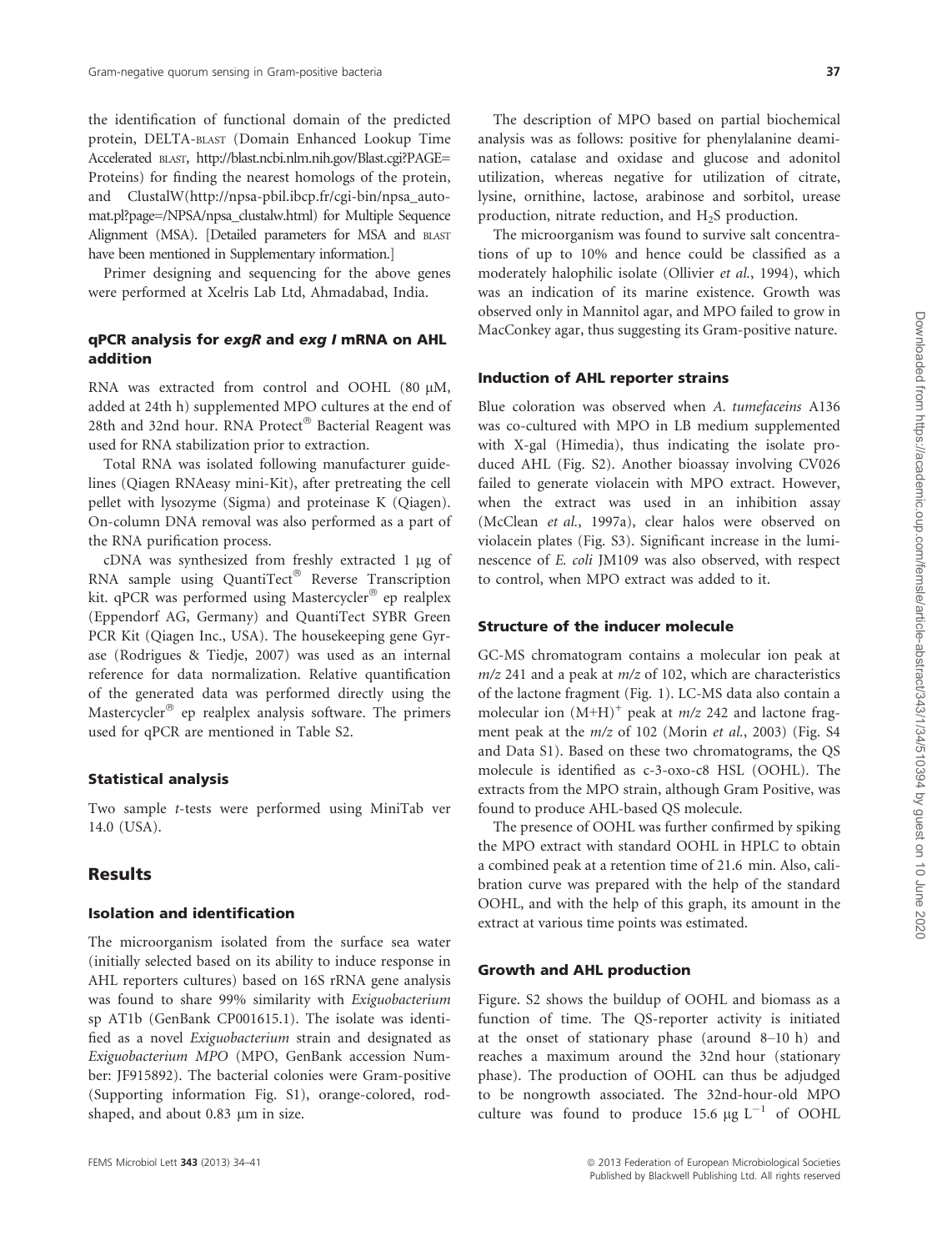

Fig. 1. GCMS data for MPO extract indicating the presence of a characteristic lactone fragment at m/z of 102 and the molecular ion peak at m/z of 241, suggesting the AHL to be C3-oxo-octanoyl Homoserine lactone (OOHL).

(corresponds to about 64.66  $\mu$ M), which was higher than the values reported in the literature (Charlton et al., 2000).The  $EC_{50}$  of MPO extract for the induction of luminescence in the E. coli reporter strain was found to be 50  $\mu$ M (Fig. S5).

### Biofilm analysis

The crystal violet assay confirms that MPO forms biofilm on solid surfaces. Exogenous addition of standard OOHL is found to inhibit the formation of this biofilm, and the percentage inhibition increases with increasing concentration of OOHL. 100 µM of the standard OOHL inhibits 61% of the biofilm when compared with the control (Fig. S3a). Around 30% biofilm inhibition is observed when  $25\%$  (containing around 15  $\mu$ M OOHL) of MPO extract is added (Fig. S3b).

Scanning electron microscopy images indicate decrease in cellular aggregates or clumps in the biofilm formed by MPO supplemented with standard OOHL, in comparison with the nonsupplemented control, which suggests its antibiofilm effect on MPO. (Fig. S4a). The same was also observed when the polymers were stained with cellularviability dyes (attachment of MPO to the polymer was less on OOHL-supplemented samples Fig. S4b). Live cells are seen as green and the dead ones as red.

Extracellular polymeric substances in OOHL (80  $\mu$ M)supplemented and extract (100%)-supplemented MPO culture was found to be 30% and 16% less, respectively (Fig. S6), than in the control MPO culture as estimated from their total sugar content. Being an important component of biofilms (Sutherland, 2001), EPS decrease could be attributed to the corresponding reduction in biofilm by OOHL.

The antibacterial activity of standard OOHL and MPO extracts was tested using well-diffusion assays and plate assays. MPO extracts and OOHL (even at  $100 \mu M$  concentration) did not show any antibacterial activity against MPO, S. aureus, or P. vulgaris organisms, indicating that the reduction in the MPO biofilm observed here is not due to cell death.

# Sequence analysis of suspected LuxR and LuxI homolog in MPO

Interestingly, protein belonging to the Lux R family had been predicted in fully sequenced genome of closely related Exiguobacterium spcs AT1b (Vishnivetskaya et al., 2011).

Primers based on LuxR E .spcs AT1b of this protein generated a 0.7-kb fragment (GenBank ID JX126482) in MPO.

Immediately downstream of the LuxR gene in Exiguobacterium spAT1b was located a sequence which was predicted to be a gene for a GCN5 acetyltransferase (GNATs), not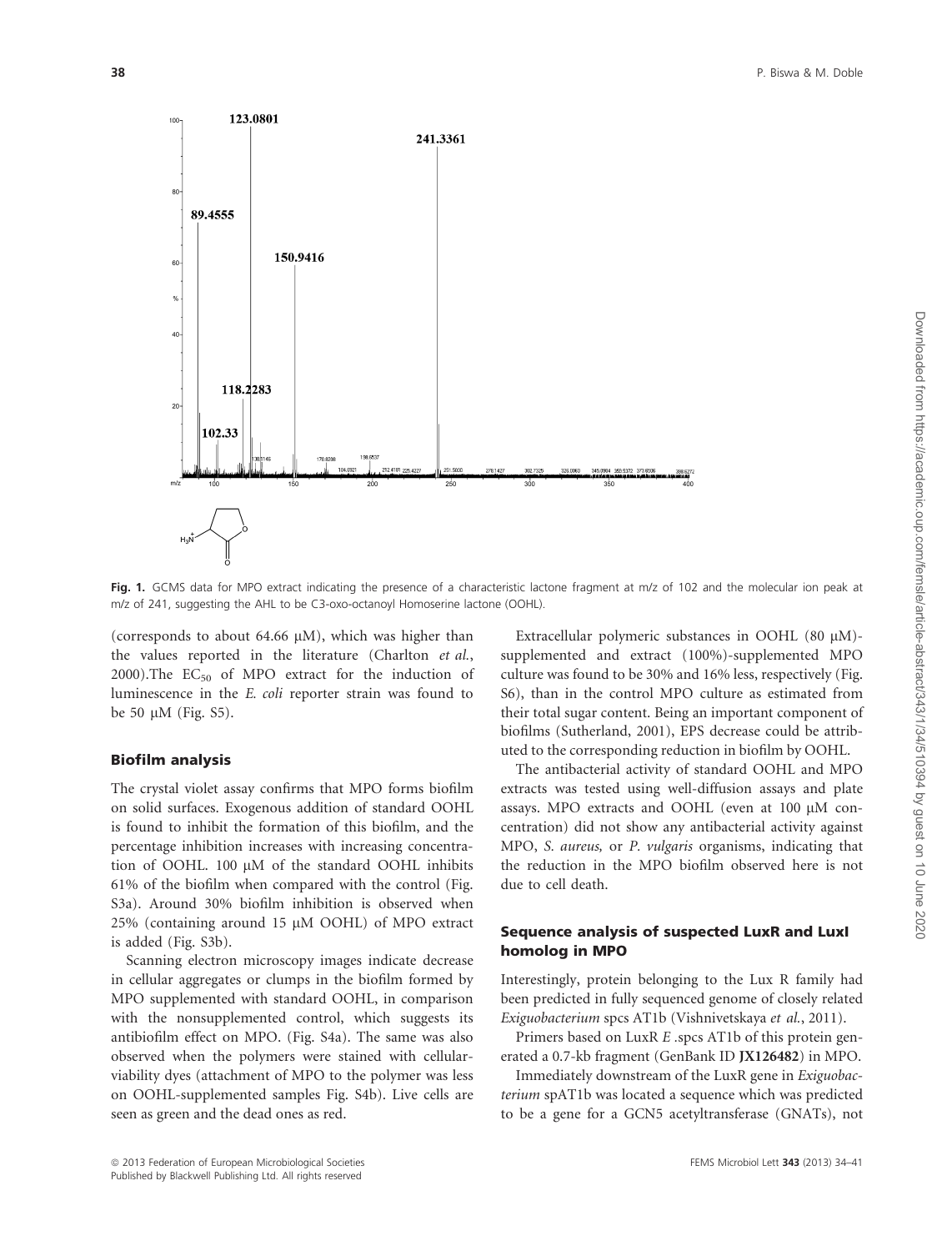only do these proteins belong to the same superfamily as acyl homoserine lactone synthase [acyl-CoA N-acyltransferases (Nat), http://supfam.cs.bris.ac.uk/SUPERFAMILY/ cgi-bin/scop.cgi?sunid=55729] but are also known to share structural features with other LuxI synthases (Watson et al., 2002). Furthermore, the fact that this sequence was strategistically positioned just following a LuxR sequence demanded further probing.

Primers for this protein resulted in a 0.540-kb fragment (GenBank KC577445) in MPO.

The resulting proteins were confirmed by PROSITE to contain:

A) For LuxR primer-based product (designated ExgR): An HTH domain with an internal DNA binding region characteristic of the LuxR superfamily of proteins was found. Multiple sequence alignment with autoinducer binding regions of LuxR, LasR, and TraR QS regulators suggested that the proposed protein showed preservation of the previously mentioned strictly conserved amino acids, W and D (Nasser & Reverchon, 2007) (Fig. S6).

B) For the GCN5 acetyltransferase primer-based product: The in silico translated protein was found to contain a single domain belonging to Gcn5-related N-acetyltransferase (GNAT) family. BLAST p search (parameters mentioned in supplementary) suggested the closest homolog to be the 4101 protein [acyl homoserine lactone synthase, Pseudomonas putida WCS358, GenBank accession No.: CAF32981.1]. They shared 17% identity/30% similarity and were of similar size < 200 amino acids.

PCR with the forward primer of ExgR and reverse primer of ExgI generated a single fragment of 1.2Kb validating that the genes are adjacent to each other in MPO genome (data not shown).

### qPCR analysis for exgR and exgI mRNA on OOHL addition

qPCR showed a  $0.8 \pm 0.18$ - and  $2.5 \pm 0.5$ -fold increase in exgR mRNA (in OOHL-supplemented MPO cultures) of the 28th- and 32nd-hour sample, respectively, when compared with the control.

However, exgI mRNA for control of 28th hour was observed only at 38th cycle (data not shown), suggesting very low level of expression for the gene. No mRNA was observed in control 32nd-hour, OOHL-supplemented 28th- and 32nd-hour samples.

Data reported here are representative of duplicates from three independent experiments.

# **Discussion**

A novel strain of Exiguobacterium (designated MPO) was isolated from marine environment based on its ability to

induce AHL-based reporter cultures. The fact that multiple AHL bioreporters are induced by MPO, and its extract, suggested that the QS inducer in MPO is an AHL, against the possibility of other molecules including diketopiperazines (DKPs) which are also known to activate lux-based AHL biosensors (Tommonaro et al., 2012).

Spectral data (GCMS and LCMS) confirmed the inducer to be an AHL, a C3-oxo-octanoyl homoserine lactone (OOHL), and the amount of OOHL in MPO was found to be higher than the amounts reported in literature.

The involvement of AHLs in biofilm sloughing and dispersion has been shown before (Arevalo-Ferro et al., 2005; Rice et al., 2005). The fact that the formation of biofilm is considerably reduced with the addition of exogenous OOHL suggests a phenotypical role for its production in this strain. Reports suggesting the response of Gram-positive S. aureus to AHLs (Qazi et al., 2006) have mentioned that there is associated inhibition of growth, even at 30 lM of the AHL, indicating the foreign nature of the compound in the S. aureus system. However, in the current study, inhibition of MPO is not observed even when 100 µM of standard OOHL or 100% of MPO extract is added (data not shown), suggesting that these molecules might be well recognized in the MPO system.

Reports of LuxR proteins in Exiguobacterium spAT1b and close proximity of MPO to the strain made us to search for probable LuxR protein in this strain. Isolation and sequencing revealed that the LuxR protein (ExpR) has features similar to the known homologs of QS-regulating proteins from various other bacteria. In addition to this, immediately downstream of the mentioned LuxR gene an ORF was found which translated into a protein sequence exhibited domain features similar to proteins belonging to the same superfamily as LuxI synthases and had a BLAST homolog match with Pseudomonas putida WCS358 acyl homoserine lactone synthase. Both proteins were also smaller  $(< 200$  amino acids) than what is supposed to be the average length of acyl homoserine synthases.

qPCR analysis suggested that the addition of OOHL significantly increased exgR transcription, indicating its role for the regulation of the gene by inherent OOHL concentration and its possible involvement in the proposed quorum-sensing events in MPO. This result is in agreement with the positive regulatory roles of the AHL on expression of cognate LuxR (Shadel & Baldwin, 1992).

On the other hand, very low expression of the exgI mRNA was observed for control and no exgI mRNA was found in the OOHL-supplemented samples. This could be indicative of a possible inherent negative regulatory mechanism that affects transcription of AHL synthase gene at higher AHL concentration as seen in the RsaL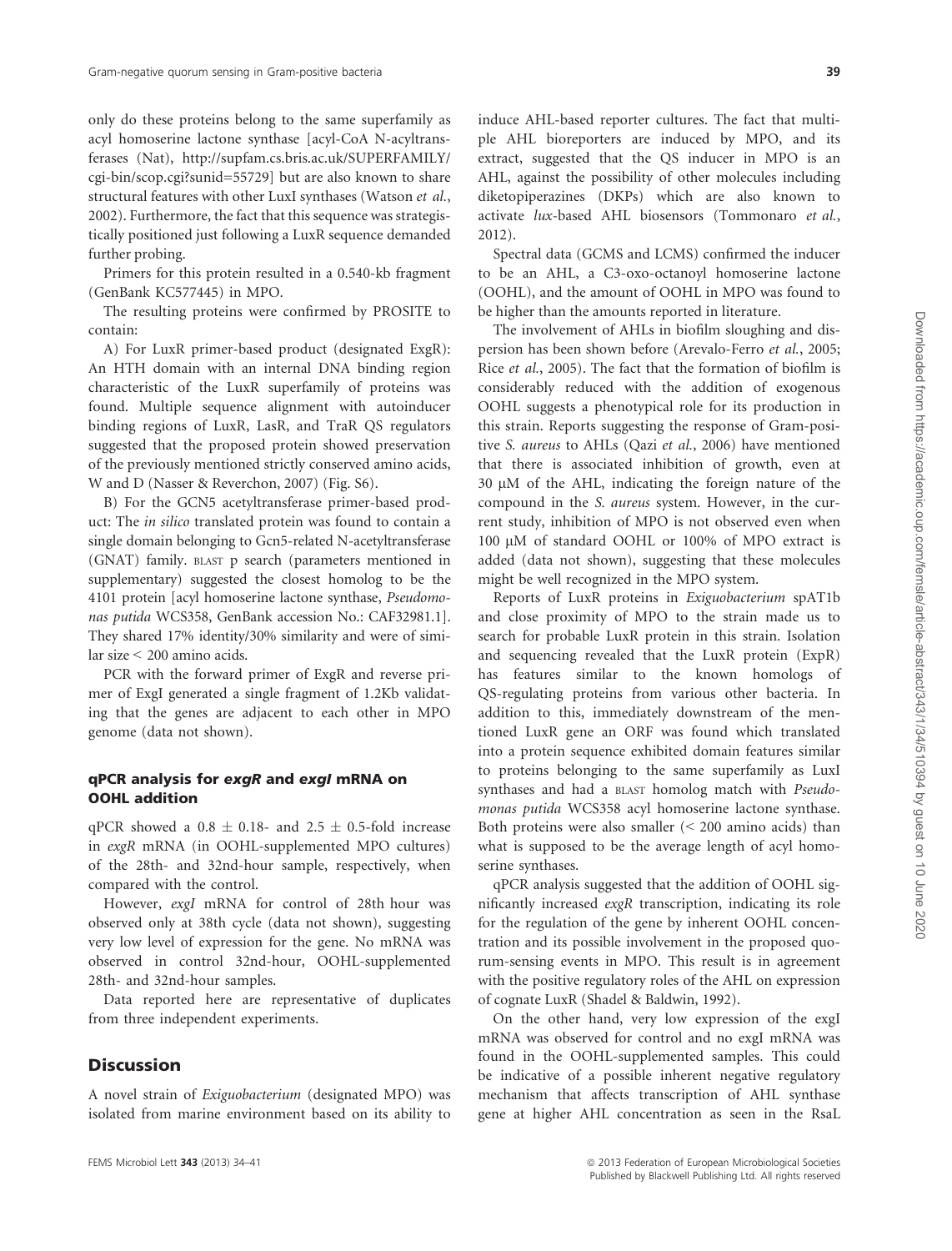systems of Pseudomonas aeruginosa and Pseudomonas putida (Venturi et al., 2011).

AHL-based QS Signals, until now, had been viewed to be distributed only among the Gram-negative microorganisms. This study is the first one to suggest the presence of an AHL-based communication process in Gram-positive bacteria, which is confirmed by bioassays with multiple bioreporters. The methods used here have been used extensively for the identification and elucidation of QS systems in other Gram-negative bacteria.

The fact that putative LuxR and LuxI homolog were found adjacent to each other in MPO further strengthens the presence of an AHL-based QS system.

The genera of Exiguobacterium with its anomalous classification and known Gram variable nature (Kim et al., 2005) could thus be the perfect candidate for the presence of such a strain. The isolation of such a unique strain further warrants the search for new microorganisms from the less-studied niche of marine water.

Reports that indicate the presence of AHLs in Grampositive bacteria are nonexistent, and if available Gram-positive strains are tested with known AHL bioassay systems, then one might possibly find new Grampositive microorganisms that may have an AHL-based communication system.

# Acknowledgements

Pramal Biswa would like to thank the Council of Scientific and Industrial Research (CSIR), India, for financial support. The QS-reporter strains, E. coli JM109 (psb 1075) and Agrobacterium tumefaceins A136, were kindly gifted by Prof Paul Williams of Nottingham University, UK, and Dr Scott A.Rice, University of New South Wales, Australia, respectively. Support from Sophisticated Analytical and Instrumentation Facility (SAIF) at Indian Institute of Technology Madras, for GCMS data, is acknowledged.

# GenBank accessions

16S rDNA MPO: JF915892, ExqR (probable LuxR protein from MPO): JX126482 ExgI(Probable LuxI protein from MPO): KC577445

# References

- Arevalo-Ferro C, Reil G, Gorg A, Eberl L & Riedel K (2005) Biofilm formation of Pseudomonas putida IsoF: the role of quorum sensing as assessed by proteomics. Syst Appl Microbiol 28: 87–114.
- Bramhachari PV & Dubey SK (2006) Isolation and characterization of exopolysaccharide produced by Vibrio harveyi strain VB23. Lett Appl Microbiol 43: 571–577.
- Charlton TS, De Nys R, Netting A, Kumar N, Hentzer M, Givskov M & Kjelleberg S (2000) A novel and sensitive method for the quantification of N-3-oxoacyl homoserine lactones using gas chromatography-mass spectrometry: application to a model bacterial biofilm. Environ Microbiol 2: 530–541.
- Christensen GD, Simpson WA, Younger JJ, Baddour LM, Barrett FF, Melton DM & Beachey EH (1985) Adherence of coagulase-negative staphylococci to plastic tissue culture plates: a quantitative model for the adherence of staphylococci to medical devices. J Clin Microbiol 22: 996–1006.
- Cunliffe M & Murrell JC (2009) The sea-surface microlayer is a gelatinous biofilm. ISME J 3: 1001–1003.
- Dirix G, Monsieurs P, Dombrecht B, Daniels R, Marchal K, Vanderleyden J & Michiels J (2004) Peptide signal molecules and bacteriocins in Gram-negative bacteria: a genome-wide in silico screening for peptides containing a double-glycine leader sequence and their cognate transporters. Peptides 25: 1425–1440.
- Dobretsov S, Teplitski M & Paul V (2009) Mini-review: quorum sensing in the marine environment and its relationship to biofouling. Biofouling 25: 413–427.
- Dubois M, Gilles KA, Hamilton JK, Rebers PA & Smith F (1956) Colorimetric method for determination of sugars and related substances. Anal Chem 28: 350–356.
- Gontang EA, Fenical W & Jensen PR (2007) Phylogenetic diversity of gram-positive bacteria cultured from marine sediments. Appl Environ Microbiol 73: 3272–3282.
- Han SW, Sriariyanun M, Lee SW, Sharma M, Bahar O, Bower Z & Ronald PC (2011) Small protein-mediated quorum sensing in a gram-negative bacterium. PLoS ONE 6: e29192.
- Huang Y-L, Ki J-S, Lee OO & Qian P-Y (2008) Evidence for the dynamics of Acyl homoserine lactone and AHLproducing bacteria during subtidal biofilm formation. ISME <sup>J</sup> 3: 296–304.
- Kim IG, Lee MH, Jung SY, Song JJ, Oh TK & Yoon JH (2005) Exiguobacterium aestuarii sp. nov. and Exiguobacterium marinum sp. nov., isolated from a tidal flat of the Yellow Sea in Korea. Int J Syst Evol Microbiol 55: 885–889.
- Ludwig W, Schleifer KH & Whitman WB (2009) Revised road map to the phylum Firmicutes. Syst Bacteriol 3: 1–13.
- McClean KH, Winson MK, Fish L et al. (1997a) Quorum sensing and Chromobacterium violaceum: exploitation of violacein production and inhibition for the detection of N-acylhomoserine lactones. Microbiology 143: 3703–3711.
- McLean RJC, Whiteley M, Stickler DJ & Fuqua WC (1997b) Evidence of autoinducer activity in naturally occurring biofilms. FEMS Microbiol Lett 154: 259–263.
- Middleton B, Rodgers HC, CAmara M, Knox AJ, Williams P ~ & Hardman A (2002) Direct detection of N-acylhomoserine lactones in cystic fibrosis sputum. FEMS Microbiol Lett 207:  $1 - 7$
- Morin D, Grasland B, Vallee-Rehel K, Dufau C & Haras D (2003) On-line high-performance liquid chromatography-mass spectrometric detection and quantification of N-acylhomoserine lactones, quorum sensing signal molecules, in the presence of biological matrices. J Chromatogr A 1002: 79–92.